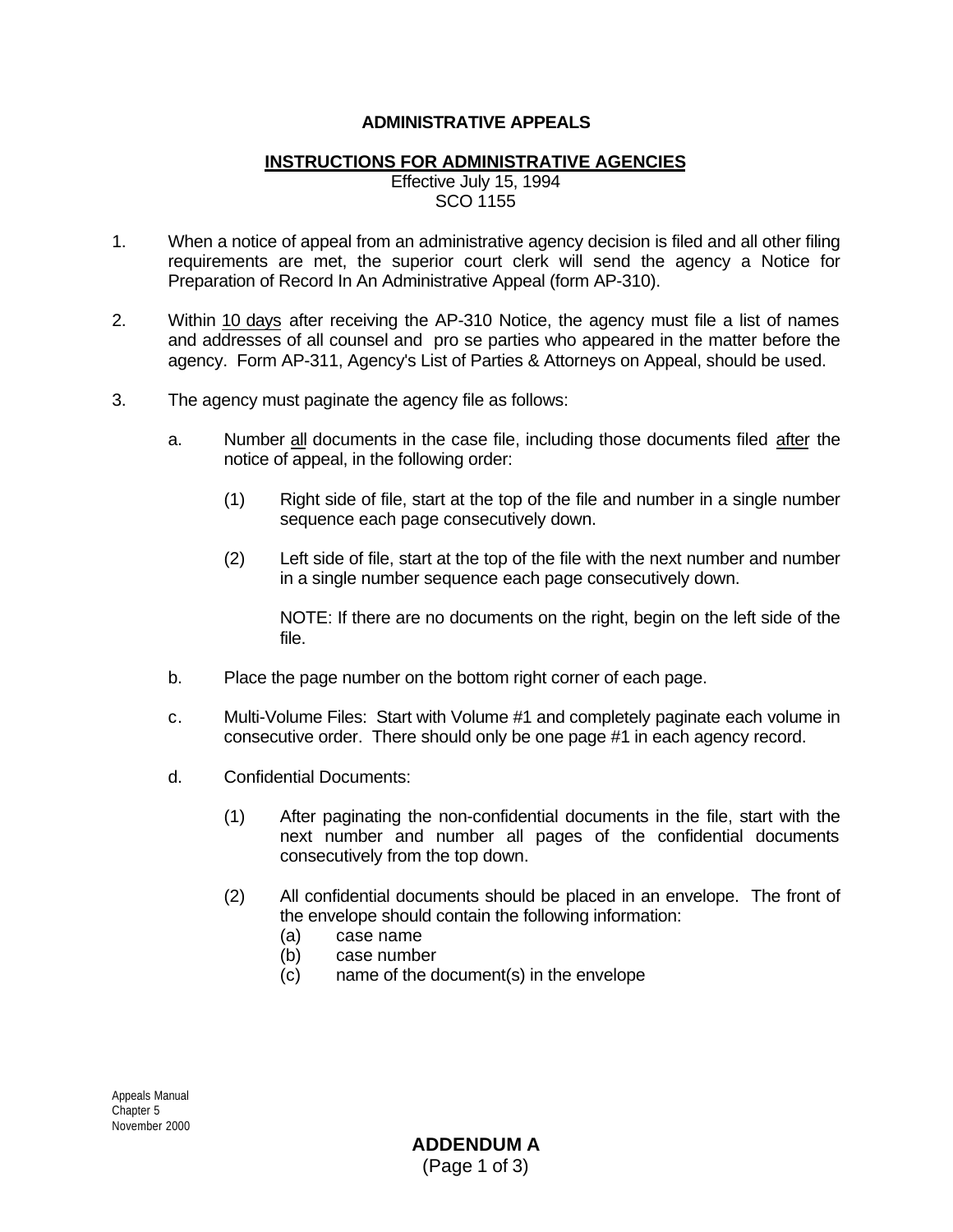(3) Mark or stamp the envelope "Confidential" and note the page numbers of the documents in the envelope.

NOTE: Be sure to also note on both the document and envelope if any party is not entitled to see the document. For example: "Defendant's access to document prohibited."

- e. Sealed Documents: Number the envelope only. Do not open the sealed envelope.
- f. Once the copy of the file has been forwarded to superior court, documents subsequently filed with the agency need not be numbered and forwarded unless requested by the superior court. If requested, paginate the new documents as follows:
	- (1) Determine the last page number used in the file. Starting with the next number, paginate the new documents in consecutive order. However, since the new documents will be on top of the other documents and not in chronological order, place a colored hard-stock paper divider under the new documents to separate them from the other documents.
	- (2) Forward copies of the paginated documents to the superior court with another AP-312 Transmittal of Agency Record.
- g. Cases Previously On Appeal

Determine the last page number given in the file. Starting with the next number, continue to paginate the file in consecutive order with the documents already paginated. Do not start numbering the agency file with a new page 1.

NOTE: Transcripts and depositions are page numbered at the time they are prepared. Do not paginate these documents with the agency file.

- 4. Within 40 days after receiving the AP-310 Notice, the agency must send the superior court listed below.<sup>1</sup> It is no longer necessary to prepare a Table of Contents.
	- a. A Transmittal of Agency Record. The agency can use form AP-312 (copy attached) or a similar agency form.

i  $1$  The agency does not need to prepare the record until the appellate (the party who filed the appeal) pays for the cost, if any, of preparing it. If appellant fails to pay, notify the court by letter or copy of the agency notice, if any, sent to appellant. If the record is not received within 40 days, the court will give notice to appellant that the appeal will be dismissed unless the record is submitted to the court.